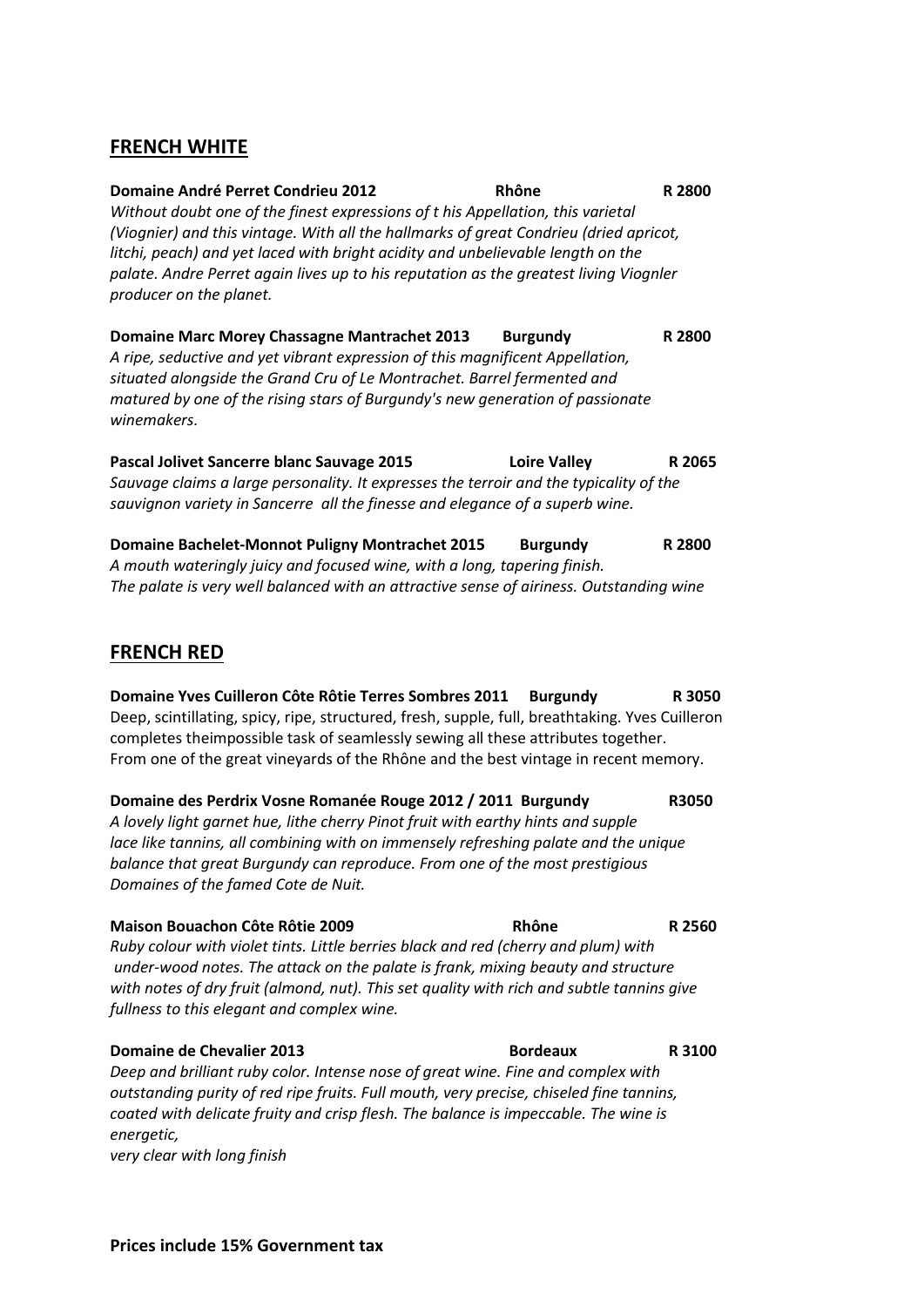# **FRENCH CHAMPAGNE**

**As Madame Bollinger so aptly said:**

*"I drink champagne when I'm happy and when I'm sad. Sometimes I drink it when I'm alone.* 

*When I have company I consider it obligatory. I trifle with it when I'm not hungry and drink it when I am. Otherwise I never touch it unless I'm thirsty!!"*

| <b>Louis Roederer Cristal 2009</b>      | Champagne | <b>R8960</b>      |
|-----------------------------------------|-----------|-------------------|
| <b>Dom Perignon NV</b>                  | Champagne | <b>R5900</b>      |
| <b>Laurent Perrier Grand Siècle</b>     | Champagne | <b>R5500</b>      |
|                                         |           |                   |
| <b>Laurent Perrier Brut</b>             | Champagne | R1830             |
| <b>Laurent Perrier Rosé</b>             | Champagne | R2450             |
| <b>Laurent Perrier Harmony Demi Sec</b> | Champagne | R1650             |
| <b>Veuve Clicquot Brut NV</b>           | Champagne | R <sub>1870</sub> |
| Moët et Chandon Brut Imperial NV        | Champagne | R1660             |
| Moët et Chandon Brut Rose NV            | Champagne | R1900             |
| Moët Imperial Nectar                    | Champagne | R1800             |
| <b>Tribaut Brut Tradition NV</b>        | Champagne | R1450             |
|                                         |           |                   |

**Moët et Chandon Brut (375ml) Champagne R810**

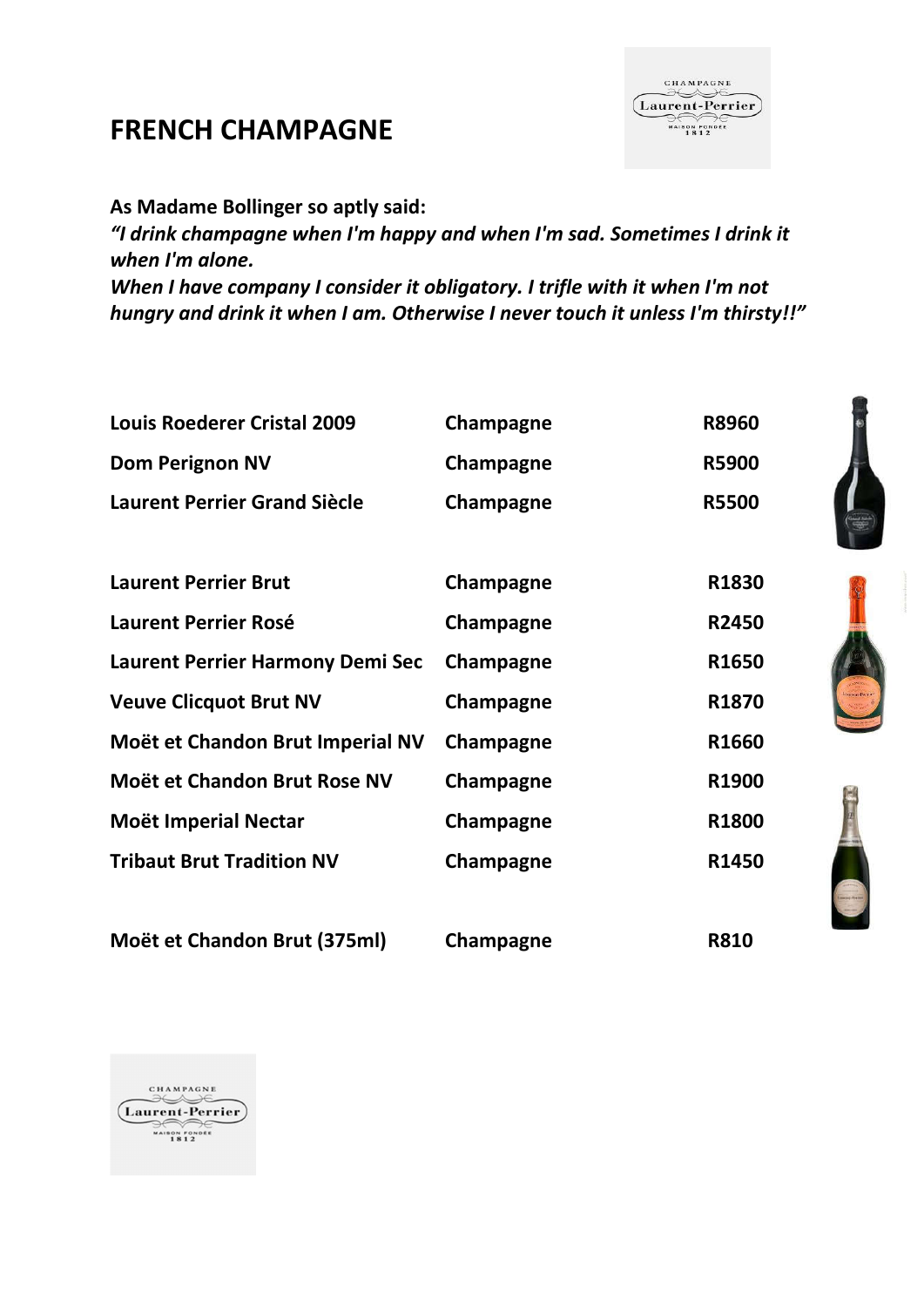## **METHODÉ CAP CLASSIQUE – South Africa**

*As per our agreement with France, all wines made in the traditional Champagne method are called Cap Classique in South Africa. This heavenly drink can be enjoyed from morning until night and will complement almost any dish.*

**Domaine des Dieux Claudia Brut Hermanus R 490** *Made from traditional Champagne varietals. Its lively acidity makes it an ideal partner for seafood and it should be no stranger to the dinner table. Fresh and light in the mouth with a long finish of toasty brioche notes*

**Steenberg Constantia R 490** *Granny smith apple, white blossom, candied lemon rind and white peach. Lively on the palate displaying heaps of finesse*

**Graham Beck Brut Rosé Robertson R 580** *Beautiful pale salmon with clouds of creamy mousse. The wine has fine balance and structure with crisp acidity.*

**Domaine des Dieux Rose of Sharon Hermanus R 490** 100% Pinot Noir MCC, Strawberry, Black Cherry, Rasberry notes jump out of the glass with a hint of mint and rose.

**Pierre Jourdan Brut (375ml) Franschhoek R 200** *A classic champagne blend of Chardonnay and Pinot Noir. Leading lime characteristics of the Chardonnay are well backed up by the Pinot Noir. Crisp, stimulating and rewarding on the palate.*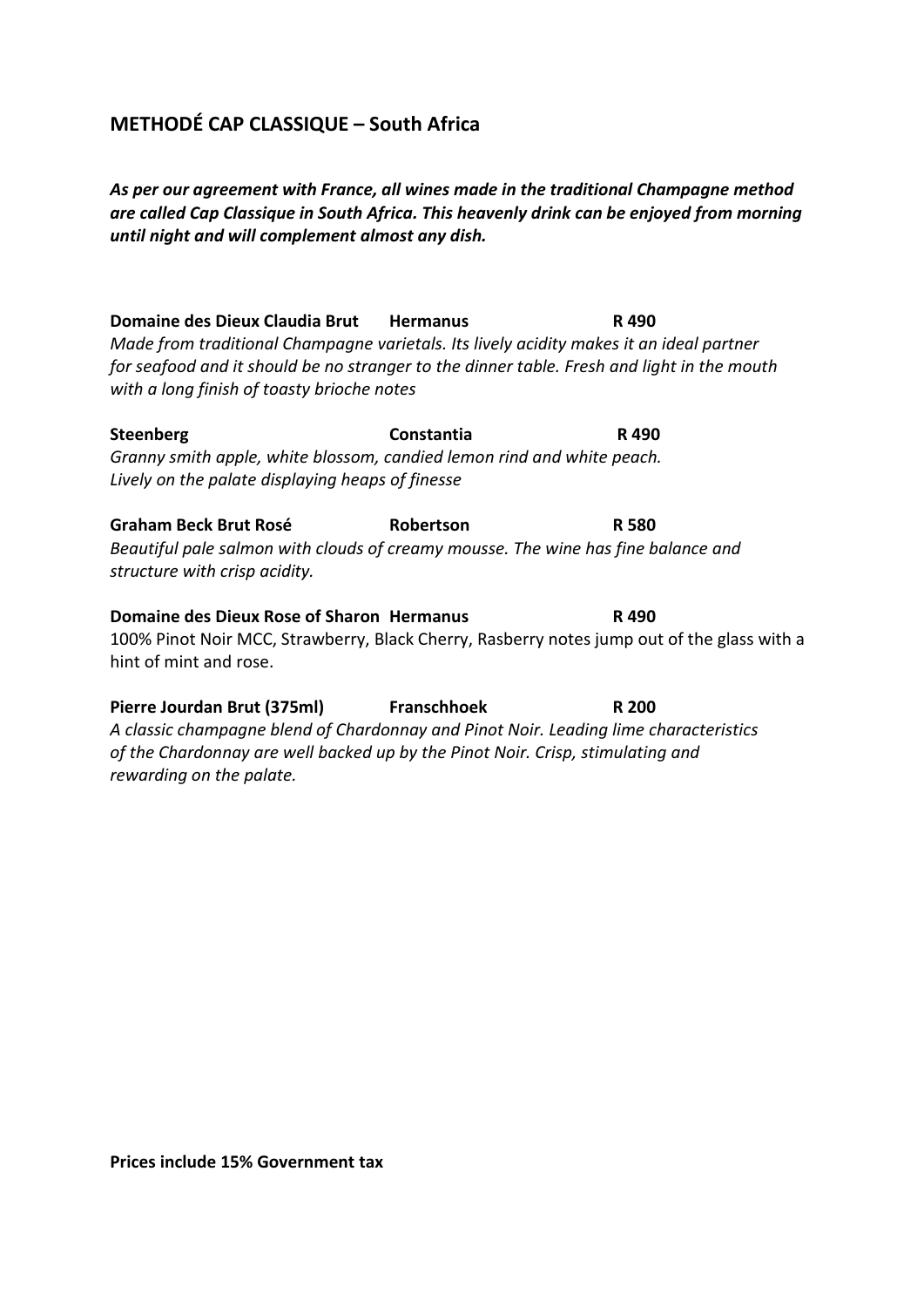#### **SAUVlGNON BLANC**

*Sauvignon Blanc can be made in a variety of different styles depending on the area. Cool climate areas are producing some outstanding wines. The styles vary from tropical fruit, through to green, grassy, herbaceous, flinty and mineral flavours.*

**Hartenberg Sauvignon Blanc Stellenbosch R 195** *Clean and vibrant followed by intense grassy' tropical fruits' litchi and white flower aromatics*

**Baleia Sauvignon Blanc Riversdale R 260** *A voluptuous, precise & elegant wine, fruit focused and sublime drinkability - combination of tropical and gooseberry fruit with beautifully rounded acidity - a graceful table mate.*

**Oak Valley Fountain of Youth Sauvignon Blanc Elgin R 260** *Fruit expressions of passionfruit, litchi, white pear with a herbaceous undertone. Superb driking - beautifuly balanced acidity*

**Neil Ellis Groenkloof Sauvignon Blanc Stellenbosch R 290** *The wine has flavours of tropical fruit with herbaceous overtones. The overall impression is one of elegance and delicacy with a flavoursome finish,*

**Uva Mira – The Mira Sauvignon Blanc Stellenbosch R 410** *Succulent aromas of sweet melon, green fig and vibrant lemongrass with a refreshing palate of tropical fruit with underlying delicate green characters.*

#### **CHARDONNAY**

*Undoubtedly, the world's noblest white grape variety. It con be mode in a wide range of styles, the most popular being wines aged in French oak barrels which add elegance to the wines without masking the Chardonnay's citrus tropical fruit flavours.*

**Journeys End Haystack Chardonnay Stellenbosch R 210** *Clear and bright with a hint of straw colour. Oak and fruit are perfectly matched each having a say without dominating - citrus peel and melon enriched*

**De Wetshof Limestone Hill (unoaked chardonnay) Robertson R 265** *Chardonnay that never sees oak and offers impeccably pure, refreshing apple, peach and lemon fruit. There is a lovely leesy richness of texture and a nutty, chalky, fruit filled finish of imposing length .*

**Lanzerac Chardonnay Stellenbosch R 330** *Ginger biscuits, soft cooked apples, caramel and cream, soft buttery mouthfeel, mangoes, toffee-cream tail*

**Hartenberg Chardonnay Stellenbosch R 365** *Elegant, creamy and zesty with a rich supply of buttery and toasty oak. Broad, textured palate with impressive length.*

## **Uva Mira – The Mira Chardonnay Stellenbosch R 410**

*A wine of real poise and fruit purity with sweet, juicy lime offset by fresh, lingering acidity. Complex and balanced with an elegant creaminess and chalky texture.*

#### **Prices include 15% Government tax**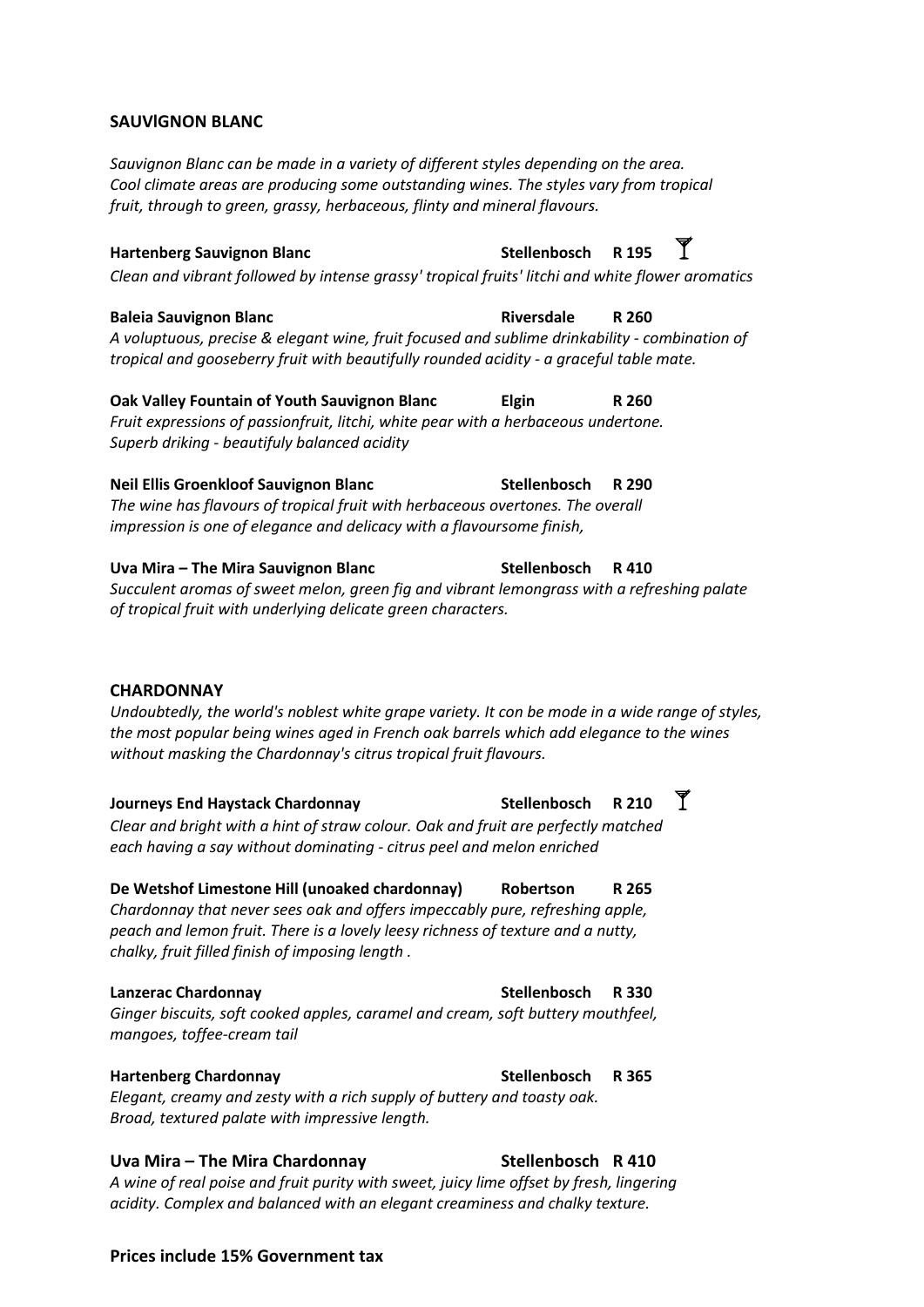#### **RIESLING**

*The VIP grape of Germany and Alsace (France). In Germany, the best examples are made in the sweeter style with rich intensity whilst the Alsace style is made as a dry version with snappy acidity. This acidity helps it to age and also gives the sweet wine exemplary balance .*

**Paul Cluver Close Encounter Reisling (off dry) Elgin R 295** *Made in a more luscious style with an alcohol of only 9%. Juicy pineapple and lime aromas are complemented with hints of jasmine and honeysuckle.*

**Hartenberg Riesling (Dry) Stellenbosch R 295** *Defined lime zest, apple & character building fruit on a dry palate – fantastic food wine from A-Z.*

#### **CHENIN BLANC**

*The most widely planted grape variety in South Africa, which is amazingly versatile, and produces wines of distinction varying from bone dry to full, sweet wines. Here are some examples that prove to "Chenin Blanc sceptics" that world class wines are made from this varietal and that South Africa is up there with the best.*

**Cederberg Chenin Blanc Cederberg R 295** *A cool climate Chenin with the racy acidity of a Sauvignon Blanc. Tropical charm with grapefruit like freshness.*

**Raats Original Chein Blanc Stellenbosch R 310** *A classic example of a superb chenin made from older vines. Impessive balance between power and elegance - zesty citrus flavours with a long mineral finish.*

**Diemersfontein Carpe Diem Chenin Blanc Wellington R 395** *A nose of citrus and pineapple - a taste of green apples and pears with warm toasty, biscuit aromas and good acid lending balance to this wine. Compatible with many flavourful dishes.*

#### **GEWÜRZTRAMINER**

*An aromatic wine grape variety, used in white wines, and performs best in cooler climates. ... The variety has high natural sugar and the wines are white and usually off-dry, with a flamboyant bouquet of lychees.*

**Paul Cluver Gewurztraminer Elgin R 295** *One of the few drier style Gewürztraminers made in South Africa. Highly fragrant with litchi, rose petal and lime aromas leaping from the glass. Deliciously elegant and lingering on the palate.*

**Simonsig Gewurztraminer Stellenbosch R 295** *When nosing this semi sweet wine, one picks up a beautiful melange of rose petal and litchi fruit flavours which is so typical of Gewürztraminer. This follows through on the palate. Always poised and delicate.*

#### **Prices include 15% Government tax**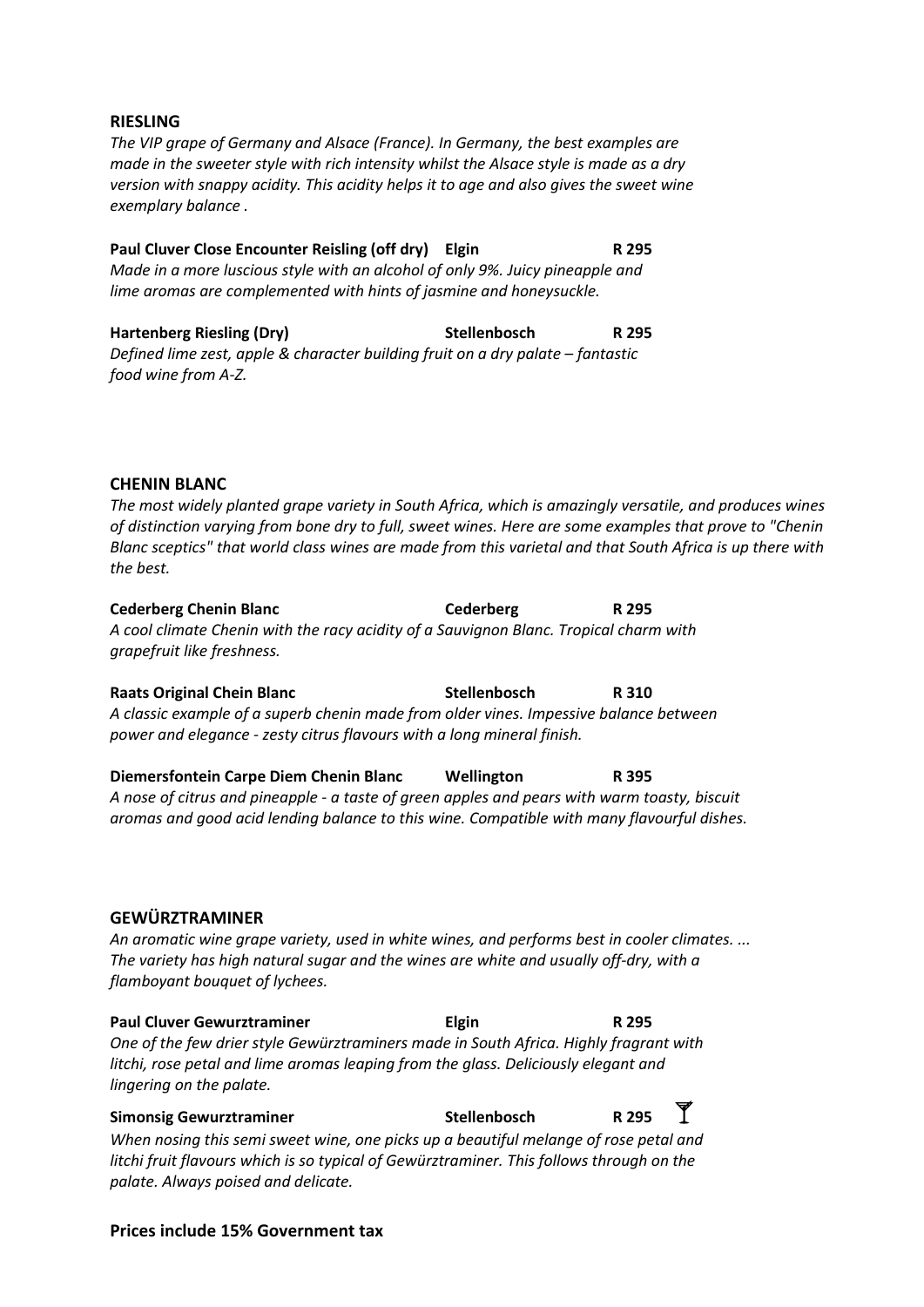#### **WHITE BLENDS**

**Boschendal Pinot Noir Chardonnay Western Cape R 325** *Hints of strawberry preserve impart an intriguing aroma, characteristic hints of ripe red berries are also evident. A truly versatile wine, bliss to match with any cuisine.*

**B-Vintners D'Alexandrie Stellenbosch R 395** *Perfume of rose petals and orange blossom well balanced with lime, litchi, pear and lingering subtle tangerine. Truly a special wine.*

#### **ROSÉ**

*What an exciting category rosé is these days! We should be drinking them all year round. They can be enjoyed as an aperitif, with light lunches but can more than hold their own with our flavoursome dishes.*

**Diemersfontein Rosé CONFIDENTIAL MELLINGER CONFIDENT RATES AND RESEAUCHLY RATES RATES** *Soft tones of rasberry, strawberry & candy floss without being sweet. Delicate and smooth with ample variability for food matches*

**Tamboerskloof Katharien Syrah Rosé Stellenbosch R 295** *Soft ruby to salmon pink Rose with strawberry and fruit salad flavours on the nose, generously supported with notes of mixed berries on the palate.*

#### **FRENCH IMPORTED ROSÉ**

**Whispering Angel Rosé Cotes De Provenance R 860** *This Rosé starts with a wonderful aroma of strawberry, raspberry and a hint of watermelon. Tasting reveals a juicy, fresh burst of summer and flavours that linger long after it's gone.*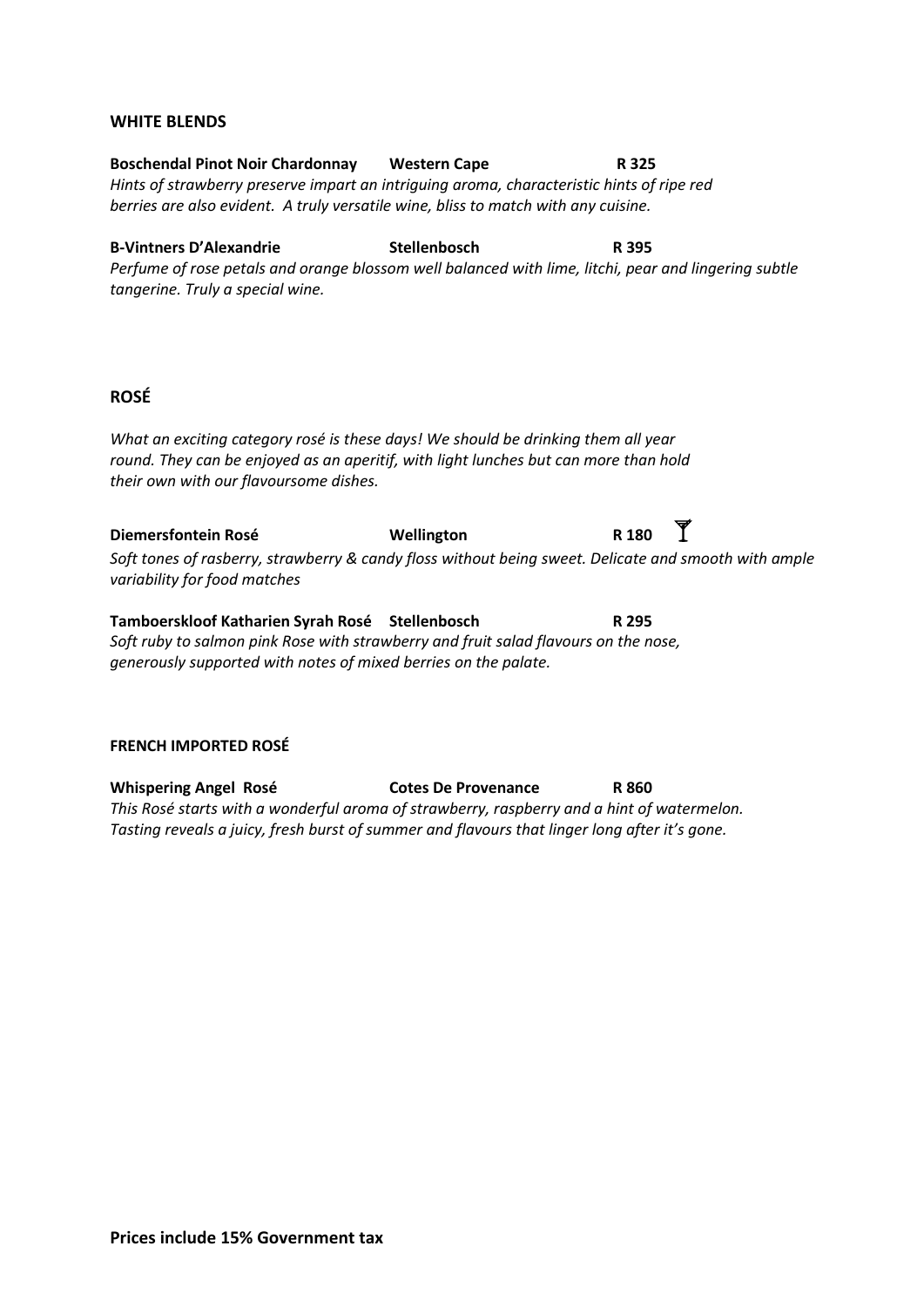#### **CABERNET SAUVIGNON**

*The king of red wine cultivars, Cabernet Sauvignon is deep coloured with full, complex flavours and tannins. Today they are made for much earlier drinking whilst retaining their complexity.*

**Weltevrede 1912 Cabernet Robertson R 240** *Intense mixture of berries, pomegranate and white pepper. Soft tannins with a long smokey finish*

**Glen Carlou Cabernet Paarl R 365** *Made in a New World style and perfectly proportioned. The wine has layers of dark fruit In polished harmony with flavours that linger on.*

**Anura Cabernet Reserve Paarl R 420** *An elegant example of this noble variety, showing layers of ripe blackcurrants, red berry, mulberry and cherry flavours*

**Hartenberg Cabernet Stellenbosch R 495** *Complex and full bodied, rich and full of black berry and cherry flavours with heaps of character. A classic and stylish example of a Stellenbosch Cabernet.*

#### **MERLOT**

*A rich and fragrant wine with very accessible berry character and roundness which appeals to the new red wine drinker. Remains the top selling red wine in KwaZulu-Natal.*

**Dieu Donne Merlot Franschhoek R 365** *A full bodied Merlot with minerally, dark berry fruit flavours and a soft, broad tannin structure.*

**Journey's End Merlot Stellenbosch R 440** *Blackcurrents, rasberries and hints of violet with well integrated oak that rounds and softens the wine.*

**Hartenberg Merlot Stellenbosch R 495** *The lady of red wines. A beautiful wine with voluptuous mocha fruit and subtle tannins . Silky smooth and superbly balanced.*

**Uva Mira – The Mira Merlot Stellenbosch R 520** *Sophisticated and elegant exuding luscious aromas of raspberry, plum and wild jasmine. This wine is harmoniously balanced with flavours of red berries, cedar and delicate herbal notes. The mid palate structure is defined with fresh, lingering acidity and silky tannins.*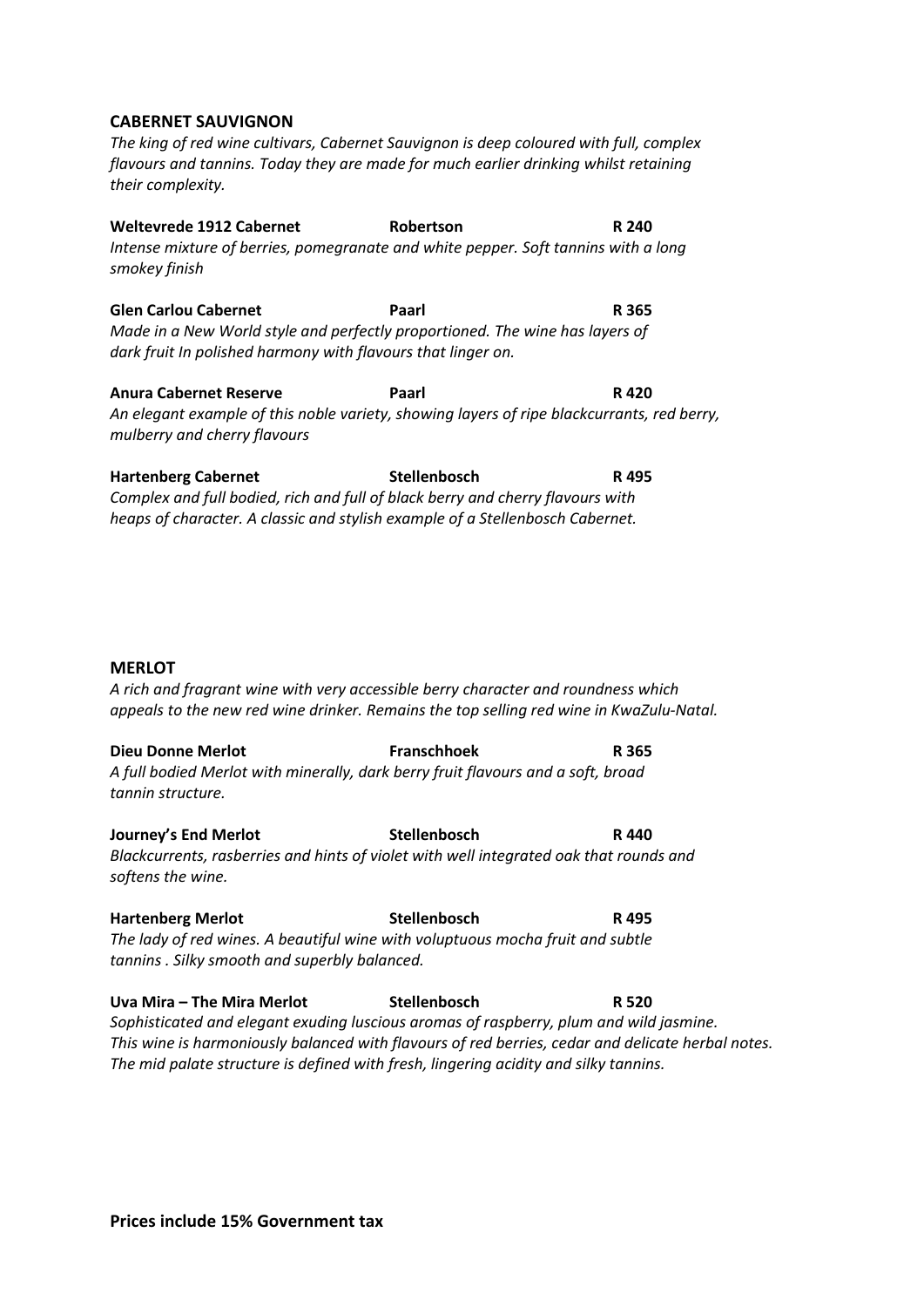#### **SHIRAZ / SYRAH**

*These wines are usually quite attractive with a smoky almost spicy, peppery, star anise character. Better known as Syrah outside South Africa and is seen by many as the great hope for South African wine.*

**First Sighting Shiraz Elim R 240** *Signature white pepper, blackberry and mocha flavours give way to a full silky palate and long spicy finish.*

**Saronsberg Provenance Shiraz Tulbagh R 340** *The soft textured tannins, full bodied mouthfeel and silken finish is the platform to a heady mix of red berry and black fruit flavours. From one of South Africa 's top Shiraz producers.*

**Lanzerac Syrah Stellenbosch R410** *White pepper, coriander, fynbos, red wine, poached plums, undertone of savouriness*

**Hartenberg Shiraz Stellenbosch R 520** *Voluptuous wine with displays of rich concentrated spice, plumminess and savouriness. Elegant, with subtle tannins and long lingering finish.*

**Tamboerskloof Syrah Stellenbosch R 540** *Deep ruby colour. A complex nose with inviting blackcurrant pastille fruit and violets, with supportive white pepper. Well balanced, firm tannins and lingering aftertaste.*

#### **PINOTAGE**

*This cultivar originated in South Africa as a cross between Pinot Noir and Hermitage. It produces a medium to full bodied red wine with a highly distinctive fruity character. Great strides have been made in the making of Pinotage and properly made, a wine to be respected. This can be seen by increasing interest shown worldwide in South African Pinotage.*

**Anura Reserve Pinotage Paarl R 270** *Aroma of plums elegantly balanced with oak and long lingering coffee flavour finish*

**Longridge Pinotage Stellenbosch R395** *Aromatic bouquet of black berries, cassis and sugary spices. Well-rounded with juicy tannins and multi layered flavours.*

**Diermersfontein Carpe Diem Pinotage Wellington R 445** *A wine praised for its easy accessibility, its uniqueness and its wonderful, rich coffee, smoky overtones. It is vivacious, versatile and velvety.*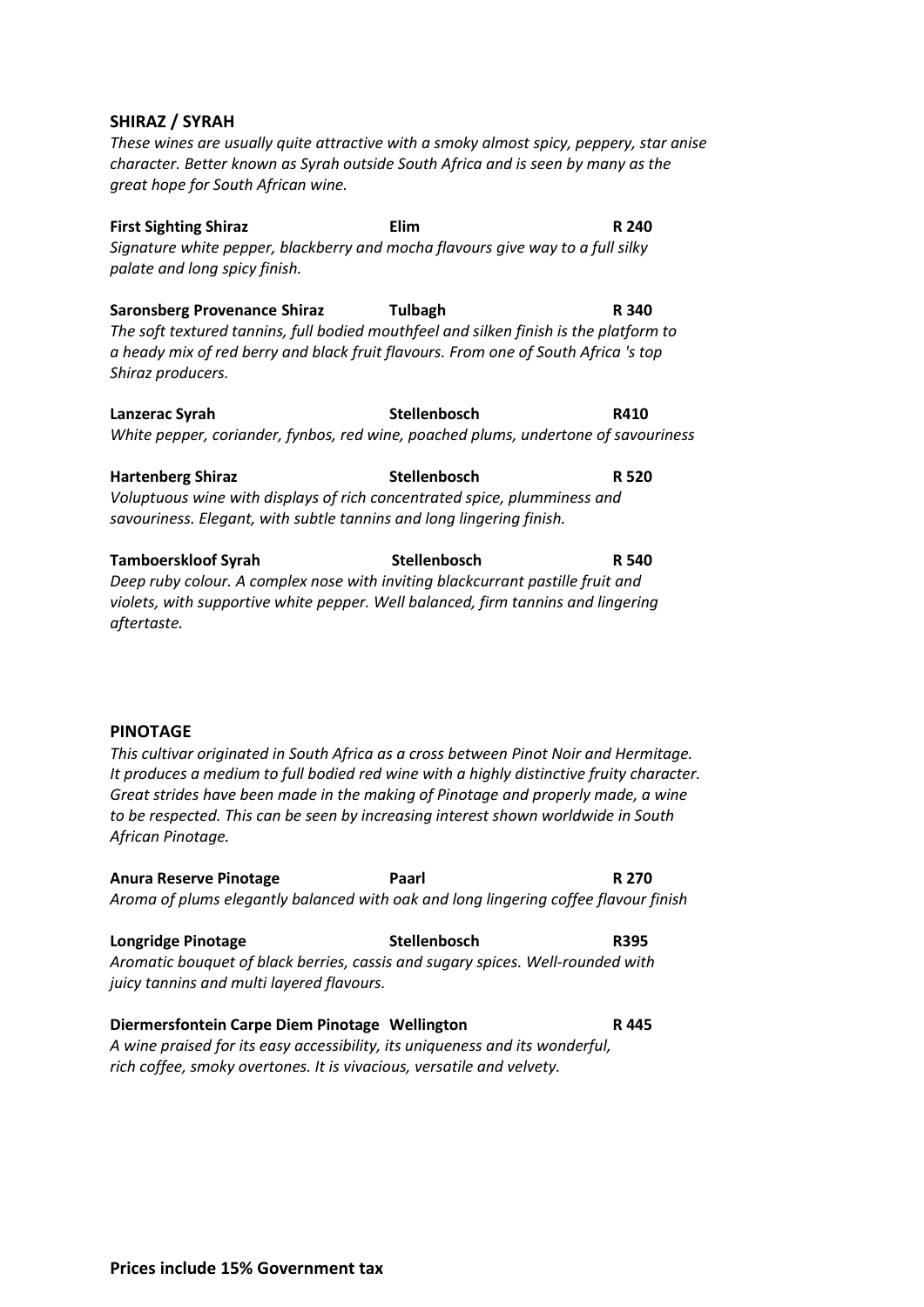#### **PINOT NOIR**

*The king of Burgundy. This is a fascinatingly seductive wine, which deserves to be treated with honour at the table. Pinot Noir tends to behave like a spoilt princess in the vineyard and can be shy in the glass compared to some more "in your face" styles.*

**Oak Valley Sounds of Silence Pinot Noir Elgin R 395** *This wine is expressed in a range of ripe berry flavours of maraschino cherry, vibrant strawberry and raspberry notes combined with a classic Pinot complexity of earthiness, smoked bacon, dork mushrooms and wild berries. A juicy, clean, soft and elegant finish.*

**Fryers Cove Pinot Noir Bamboes Bay R 635** *Light and lean with funky earthiness and raspberry jam on the nose and palate.*

#### **RED BLENDS/OTHER CULTIVARS**

*Some of South Africa's top reds are blends of different cultivars reflecting the best they have to offer.*

| <b>Hartenberg Cabernet/Shiraz</b>                                                   | Stellenbosch        | <b>R220</b> |  |  |
|-------------------------------------------------------------------------------------|---------------------|-------------|--|--|
| A medium bodied, fruit forward and easy drinking blend - Simply moreish.            |                     |             |  |  |
| <b>Post House Blueish Black</b>                                                     | Stellenbosch        | R 240       |  |  |
| Mulberries, red current & strawberries with a hint of pepper and spice.             |                     |             |  |  |
| Subtle soft tannins for easy drinking enjoyment                                     |                     |             |  |  |
| <b>Baleia Tempranillo</b>                                                           | <b>Riversdale</b>   | R 295       |  |  |
| A lighter style red wine from this Spanish varietal. Blackcurrant and dark cherries |                     |             |  |  |
| on the palate. Refreshing with a lingering, give-me-more finish.                    |                     |             |  |  |
| <b>Fairview Grenache</b>                                                            | Paarl               | R 320       |  |  |
| Notes of violet, red fruit and hints of spice. Medium bodied with soft elegant      |                     |             |  |  |
| tannins that makes this wine a super sipper                                         |                     |             |  |  |
| <b>Raats Dolomite Cab Franc</b>                                                     | Stellenbosch        | R 340       |  |  |
| Filled with dark cherry and berry flavours that persists on the palate.             |                     |             |  |  |
| True to the cultivar and a must for Cabernet Franc lovers. Excellence in a glass.   |                     |             |  |  |
| <b>Diemersdal Private Collection</b>                                                | <b>Durbanville</b>  | R490        |  |  |
| A truly stylishly made wine with deep, dark chocolate and enticing cedar aromas     |                     |             |  |  |
| followed by wafting notes of blackberry jam and cassis.                             |                     |             |  |  |
| Anthonij Rupert Optima                                                              | <b>Western Cape</b> | R 560       |  |  |
| This Cabernet Sauvignon Merlot driven blend has intense flavours of crushed         |                     |             |  |  |

*This Cabernet Sauvignon Merlot driven blend has intense flavours of crushed cherries, spice and hints of cinnamon and chocolate backed by a firm, supple tannin structure.*